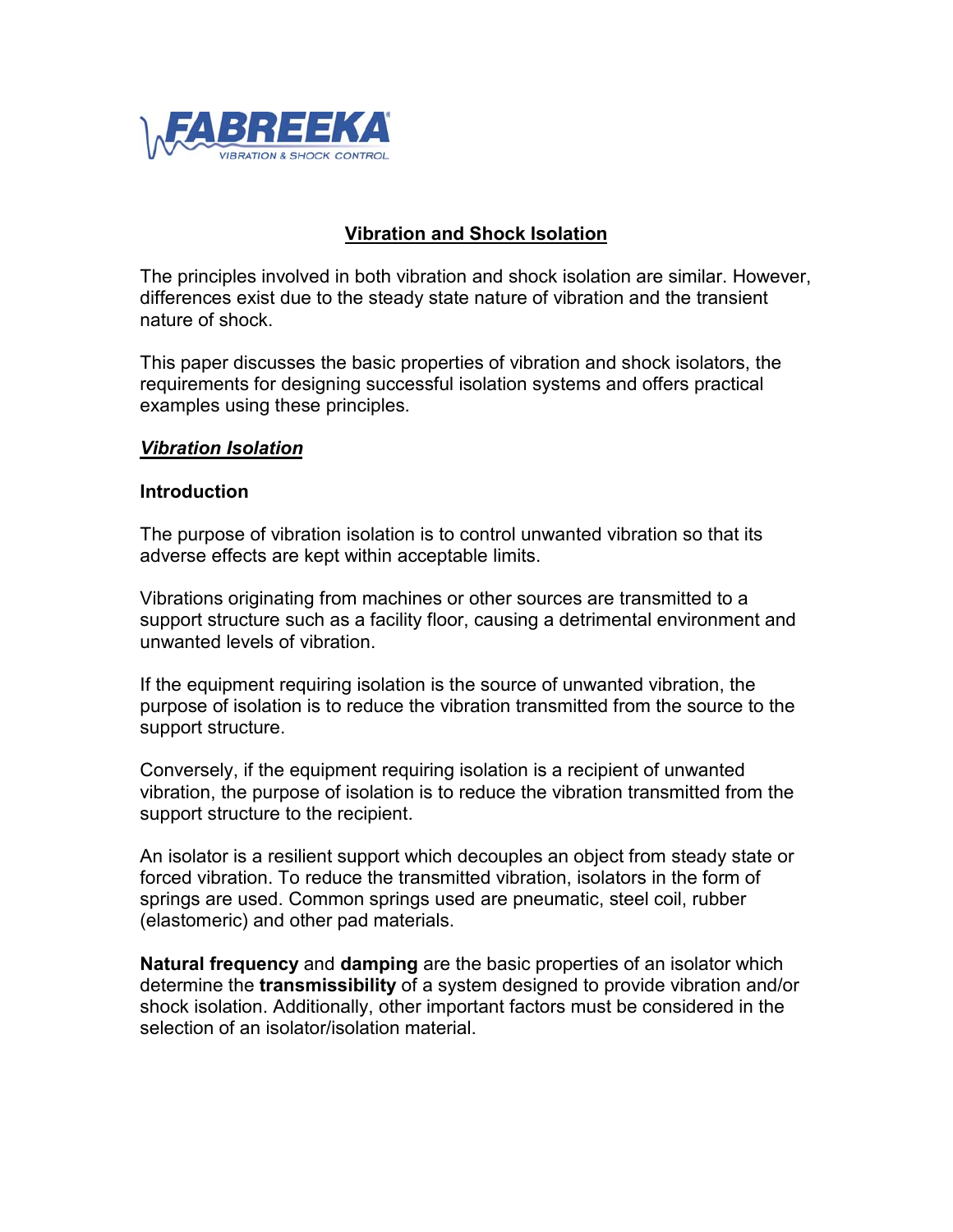Two such factors are:

- The source and type of the dynamic disturbance causing vibration/shock.
- The dynamic response of the isolator to the disturbance.

With an understanding of its properties, the type of isolator is then chosen for the load it will support and the dynamic conditions under which it will operate.

# **Natural Frequency (Spring Rate)**

The simplest form of mechanical vibration to consider is based on a linear system. When applying linear theories, the values of displacement, velocity and acceleration have proportional relationships to the mechanical stiffness (spring rate) of the vibration isolation system.

Typically, to make design and analysis easier, the response of isolators which are not truly linear (such as elastomers, cork, felt) are approximated by using linear relationships.

Not all isolators whose isolation characteristics are based on mechanical deflection have a linear relationship between load and deflection. A common mistake is that Equation 1 can be used to calculate the natural frequency for all isolators if the spring rate (k) and supported mass (m) are known.

Equation 1 
$$
F_N = \frac{1}{2\pi} \sqrt{\frac{k}{m}}
$$

If the spring rate (k) is not known, the equation can be rewritten (Equation 2) so that the calculated natural frequency of the isolator is a function of its static deflection. This results in a determination of the isolator's static natural frequency where (g) represents the gravitational constant.

Equation 2 
$$
F_N = \frac{1}{2\pi} \sqrt{\frac{g}{\delta_s}}
$$

However, using the static, linear principles in Equations 1 and 2, the following mistakes are true:

- 1. Damping properties are neglected.
- 2. Only the static natural frequency is obtained.
- 3. The isolator is assumed to have a linear spring rate.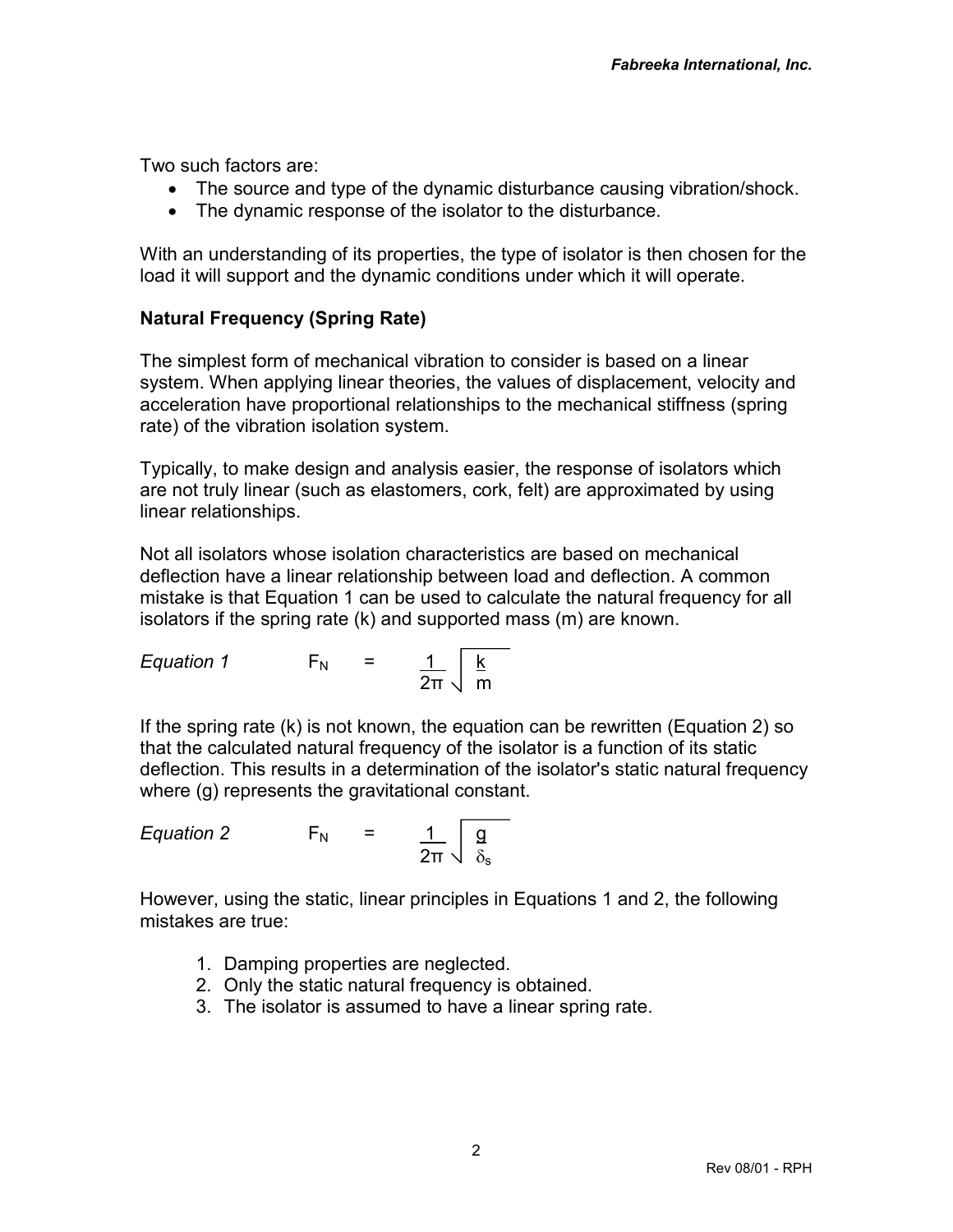The static deflection principle can only be used to determine the natural frequency of an isolator if the isolator under consideration is both linear and elastic. For example: rubber, felt, fiberglass and composite materials tend to be non-linear and exhibit a dynamic spring rate which differs from the static spring rate.

Similarly the spring rate of a pneumatic isolator changes when undergoing a change from the static condition to a dynamic condition.

The natural frequency as calculated based on static load vs. deflection data will give inaccurately lower natural frequencies than will be realistically experienced during dynamic vibration.

Any isolator with a calculated natural frequency based on static deflections may not behave in the predicted way because the dynamic spring rate differs from the static spring rate. *It is the dynamic natural frequency which has to be used in isolation calculations rather than the static.*

## **Damping**

The essential properties of an isolator are natural frequency (developed by the spring rate or stiffness) and an energy dissipating mechanism known as damping. In some types of isolators the stiffness or natural frequency and damping properties are contained in a single element such as elastomers, cork, rubber mats, etc. Other types of isolators may have separate means of providing stiffness and damping as is the case with air springs (pneumatic isolators) and coil steel springs which are relatively undamped until used in conjunction with auxiliary damping elements such as orifice flow restrictors and viscous dampers.

The purpose of damping in an isolator is to reduce or dissipate energy as rapidly as possible. Damping is also beneficial in reducing vibration amplitudes at resonance. Resonance occurs when the natural frequency of the isolator coincides with the frequency of the source vibration.

The ideal isolator would have as little damping as possible in its isolation region and as much as possible at the isolator's natural frequency to reduce amplification at resonance. Damping however can also lead to a loss of isolation efficiency. (See transmissibility on the following pages).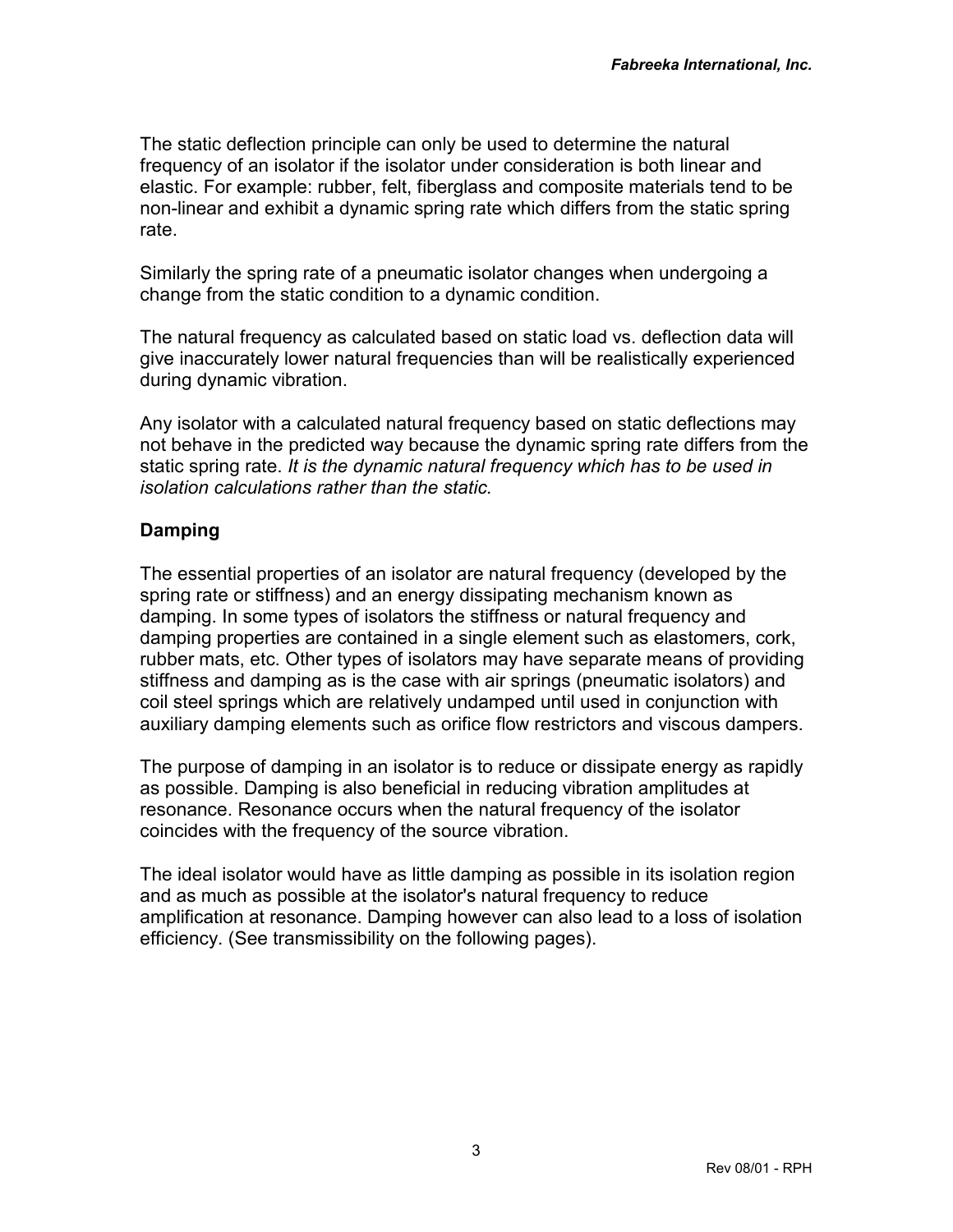# **Transmissibility**

The ratio of vibration transmitted after isolation to the disturbing vibration is described as "transmissibility" and is expressed in its basic form in Equation 3, where  $F_D$  is the disturbing frequency of vibration and  $F_N$  is the natural frequency of the isolator.

Equation 3 
$$
T = \frac{1}{(F_D/F_N)^2 - 1}
$$

When considering damping, the equation is rewritten (Equation 4), where  $\zeta$ represents the damping ratio of the isolator.

Equation 4 
$$
T = \sqrt{\frac{1 + (2\zeta F_D/F_N)^2}{(1 - [F_D^2/F_N^2])^2 = (2\zeta [F_D/F_N])^2}}
$$

Maximum transmissibility of an isolator occurs at resonance when the ratio of the disturbing frequency to the natural frequency is equal to 1 (i.e.  $F_D / F_N = 1$ ). At resonance the transmissibility is given by Equation 5. Note that the magnitude of an isolator's amplification at resonance is a function of that isolators damping.

*Equation 5* T = 1  $2\zeta$ 

Figure A graphically shows the transmissibility of an isolator as a function of the frequency ratio. Several percentages of critical damping are displayed to show the effect of damping in the isolation region and the amplification region, including the maximum amplification at resonance.  $(F_D / F_N = 1)$ 

Note that as damping is increased, the curve of transmissibility is flattened, so that in the region near to resonance, the curve is reduced, but in the region where isolation is required, the curve is increased. The curves show that if there is a significant amount of damping in an isolator, its natural frequency has to be reduced to retain the desired degree of isolation at the frequency ratio of concern.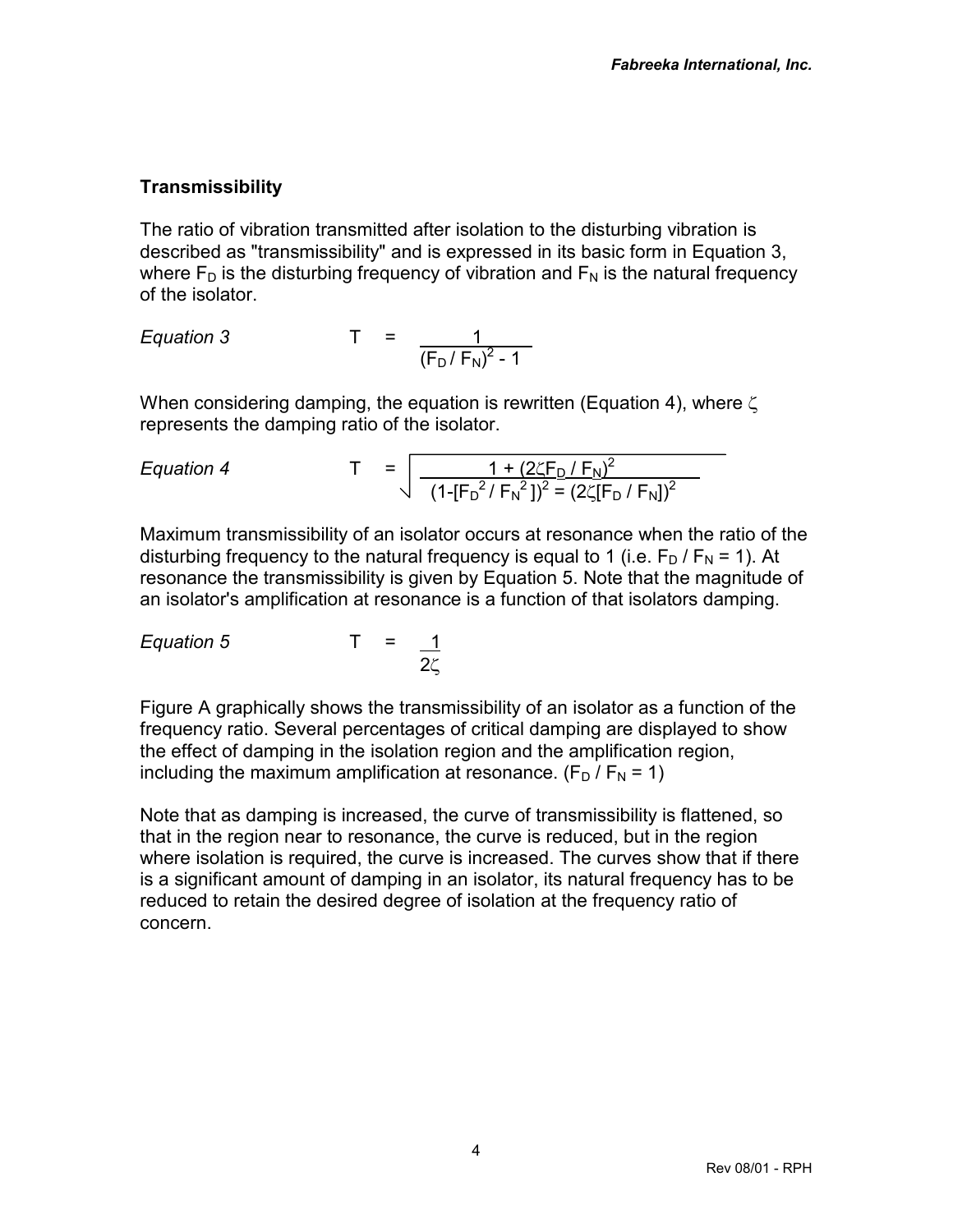

*Figure A*

To better illustrate transmissibility and how efficient an isolator is at isolating unwanted vibration, let's use the natural frequency and damping properties of the following example:

> The natural frequency of an isolator is 10.0 Hz  $(F_D / F_N = 1)$ with a damping rate of 7% (0.07).

The transmissibility curve with these two values will take the shape of the blue curve in Figure B: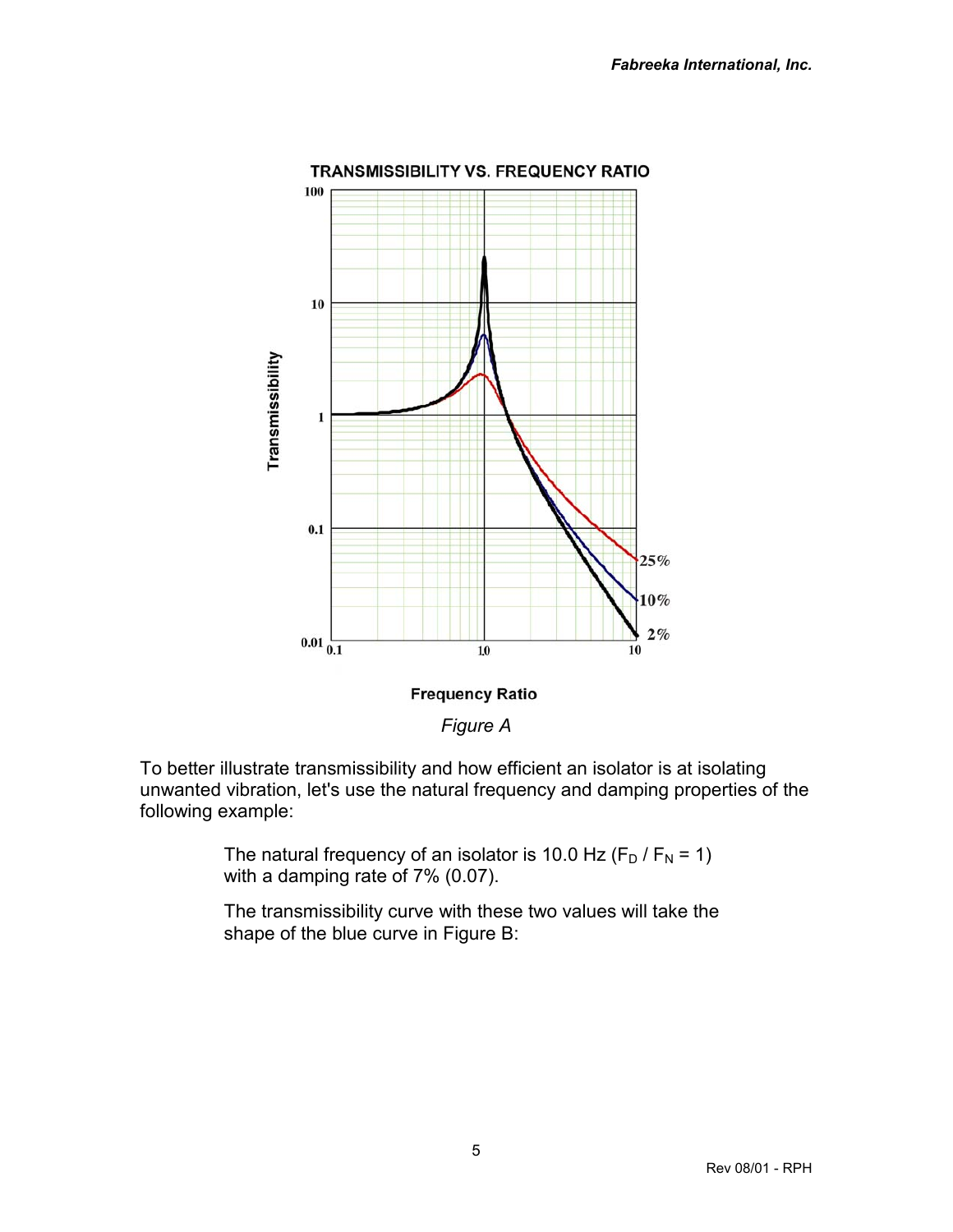

Looking at the curve, we can see that the isolator will have an amplification at resonance (10.0 Hz) of 7.2 due to the 7% damping.

It can also be seen that the isolator will begin to isolate disturbing vibration at approximately 14.1 Hz.

As a reference, let's use the resultant transmissibility at 30 Hz ( $F_D$  /  $F_N$  = 3) which is 0.135 or 13.5%. This results in a reduction of vibration (isolation) at 30 Hz of 1 - 0.135 or 86.5%.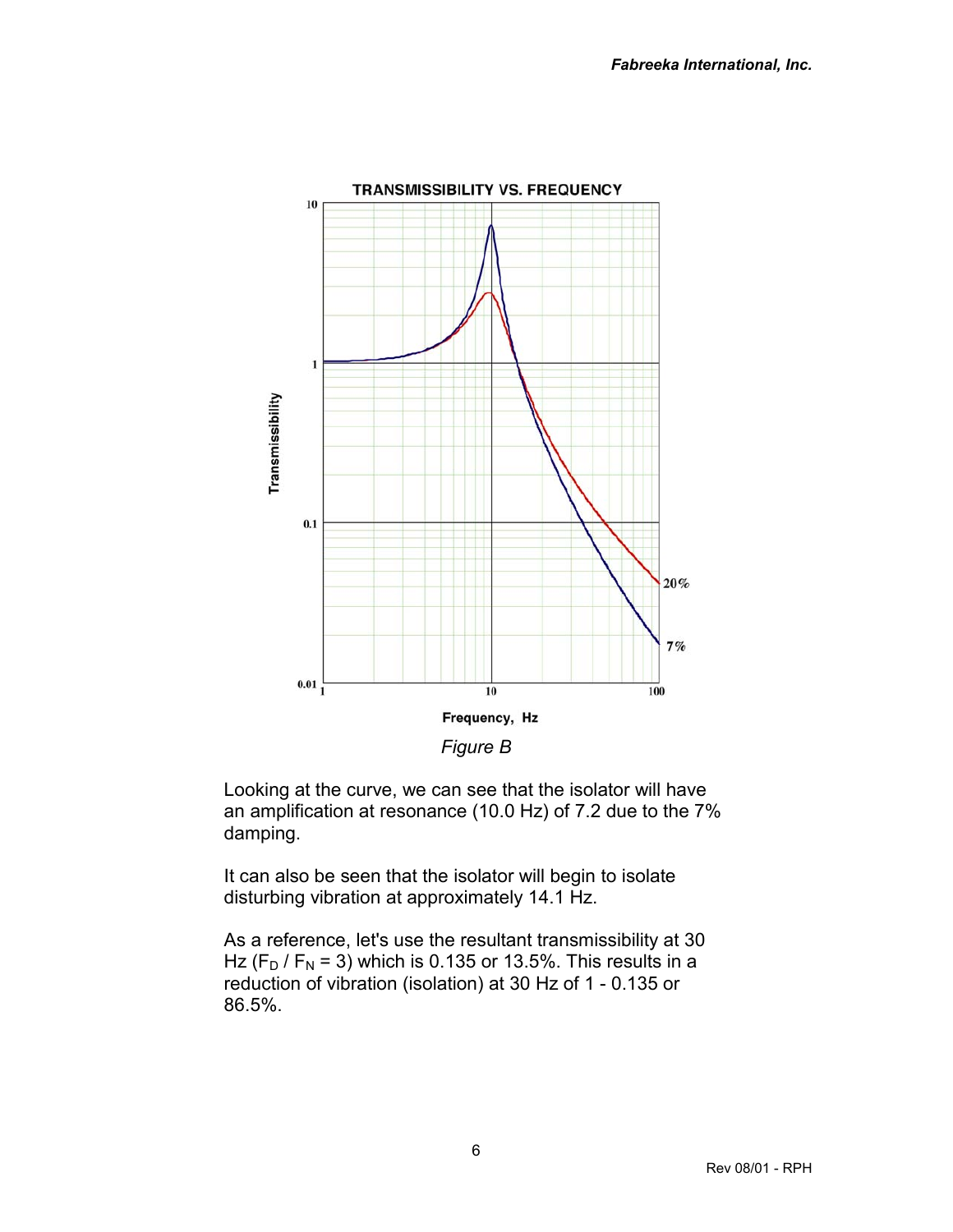What happens if we add damping to the isolator? Let's change the damping rate to 20% and see how this effects the isolation and transmissibility. (See the red curve in Figure B.)

With a damping rate of 20%, transmissibility at resonance is now only 2.6. However, by adding damping, the transmissibility at 30 Hz is now 0.193 or 19.3% resulting in a reduction at 30 Hz of 80.7%.

### *Shock Isolation*

### **Introduction**

The purpose of shock isolation is to limit the forces transmitted to the surroundings of the equipment in which shock originates. Shock can be defined as a transient condition where a single impulse of energy produced by a force is transferred to a system in a short period of time and with large acceleration.

The reduction of shock is obtained by the use of isolators which results in the storage of the shock energy within the isolator and its release of the energy over a longer period of time. The energy storage takes place by the deflection of the isolator.

The effectiveness of a shock isolator is measured not by transmissibility (as with vibration isolators) but by transmitted force through the isolator and its corresponding deflection.

There are two classes of shock to consider:

- 1. Shock characterized by motion of a support where a shock isolator reduces the severity of the shock experienced by the equipment on the support.
- 2. Shock characterized by forces applied to, or originating within, a machine where an isolator reduces the severity of shock experienced by the support.

As mentioned in the introduction, a shock isolation system receives and releases energy over a period of time greater than what would have been observed had a resilient isolator not been applied.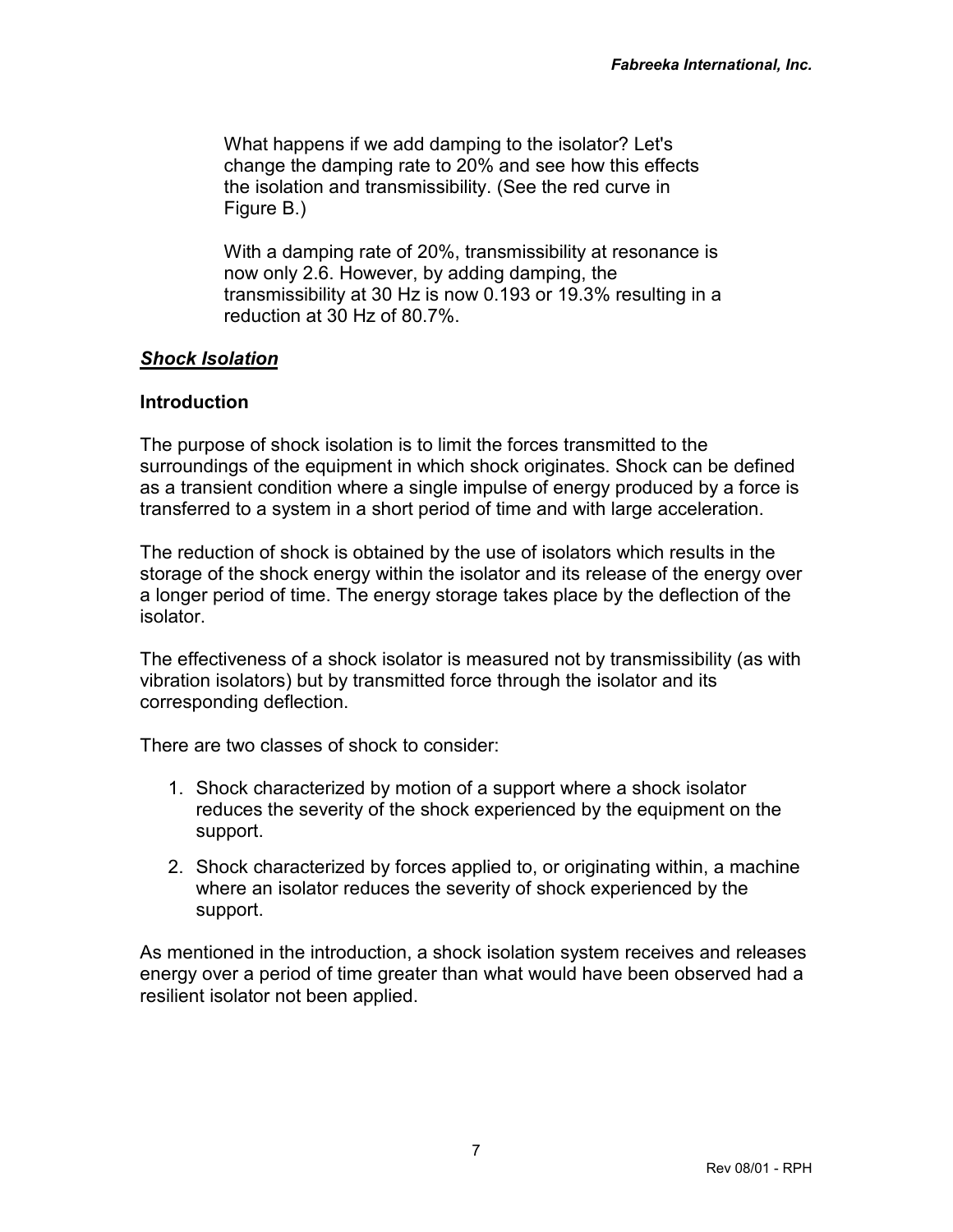The shock isolator releases the energy much more slowly than it receives and stores it. As a result, the output of the shock is not as high as the input. A simple example of an impact or transient condition is a rigid object of a given weight being dropped through a vertical distance onto a floor.

The maximum force that would be transmitted into the floor depends upon the deflection of the floor. The smaller the deflection in the floor, the larger the impact force created will be.

In order to determine this impact force, the kinetic energy of the object the instant before it contacts the floor must be calculated. This kinetic energy is equal to the weight of the object multiplied by the distance through which it falls. The floor must absorb this kinetic energy in bringing the object to rest after impact.

For a linear isolator, the allowable force transmitted after isolation can be calculated if the desired dynamic displacement is known and the spring rate of the isolator is known by using Equation 6.

*Equation 6* F=KX

Conversely, if the allowable force is known, then the dynamic deflection of the isolator can be found by using various spring rates.

Now, we must check to see if a practical isolator exists given what we'd like to have for a dynamic displacement and/or transmitted force.

Assuming we have a known allowable transmitted force of 1,000 lbs after impact, and we want no more than 1" of deflection on a shock isolator, use Equation 6 (above) to solve for the isolator's spring rate (K), 1,000 lbs/in.

To solve for the required natural frequency, assume a velocity of 7 in/sec.

 $1/2KX^2 = 1/2MV^2$ 

So:

$$
\frac{K}{M} = \frac{V^2}{X^2}
$$